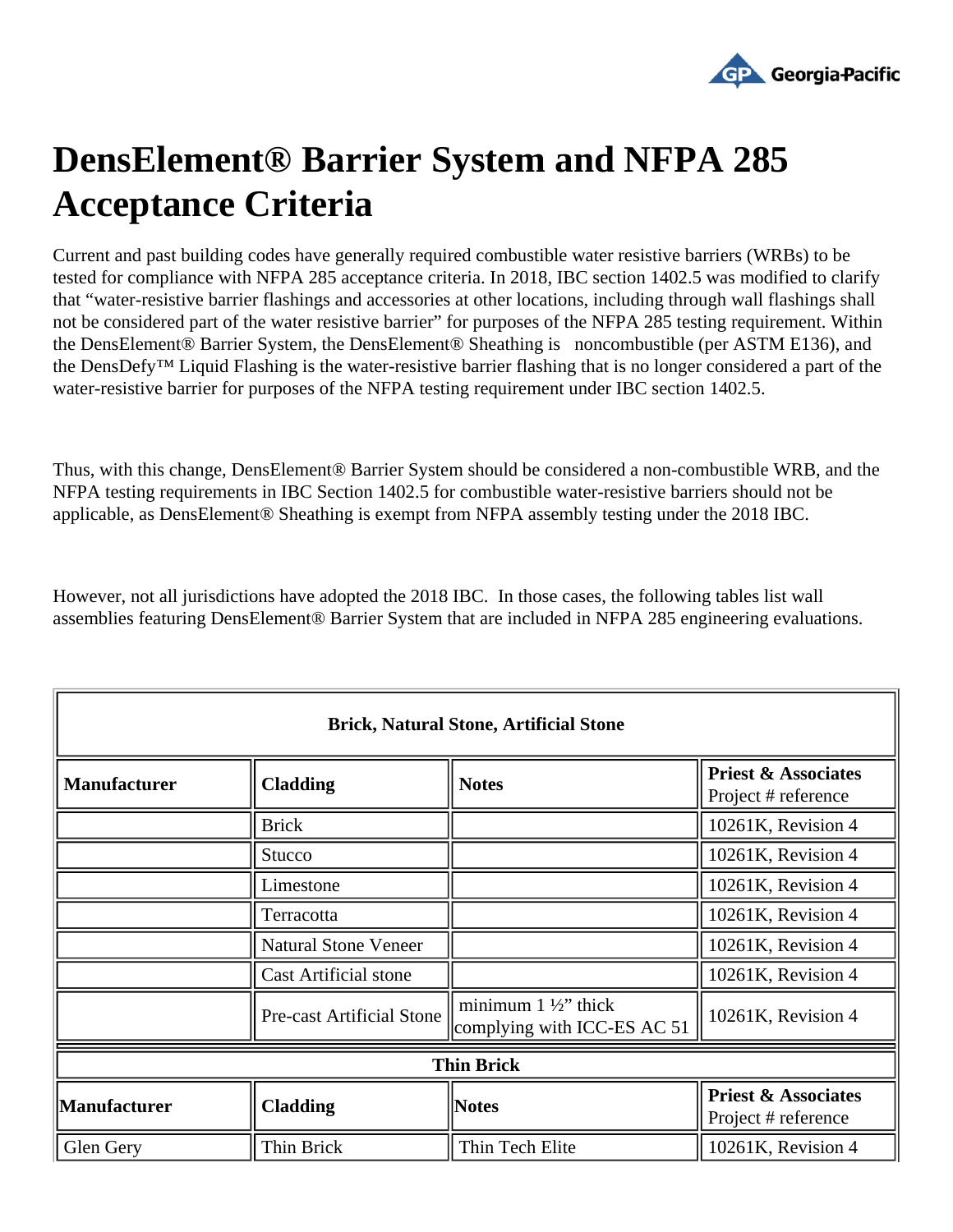|                                              | Thin Brick / Cultured<br>Stone                                 | Set in thin set adhesive and<br>metal lath that has passed<br><b>NFPA 285</b> | 10261K, Revision 4                                    |  |
|----------------------------------------------|----------------------------------------------------------------|-------------------------------------------------------------------------------|-------------------------------------------------------|--|
| <b>Siding and Wall Panels</b>                |                                                                |                                                                               |                                                       |  |
| <b>Manufacturer</b>                          | <b>Cladding</b>                                                | <b>Notes</b>                                                                  | <b>Priest &amp; Associates</b><br>Project # reference |  |
| Parklex                                      | HPL Façade Panel                                               |                                                                               | 10915                                                 |  |
| <b>TABS Wall Systems</b>                     | <b>TABS II Panel System</b>                                    | 1/2" bricks using TABS Wall<br>Adhesive                                       | 10261K, Revision 4                                    |  |
| <b>Stone Panels</b>                          | <b>Stone Lite Wall Panels</b>                                  | <b>ESR 1500</b>                                                               | 10261K, Revision 4                                    |  |
|                                              | <b>Cement Board Siding</b>                                     |                                                                               | 10261K, Revision 4                                    |  |
|                                              | Fiber-Cement Siding                                            | Uninsulated                                                                   | 10261K, Revision 4                                    |  |
|                                              | <b>MCM</b>                                                     | That have passed NFPA 285                                                     | 10261K, Revision 4                                    |  |
|                                              | <b>Aluminum Panel</b>                                          | Uninsulated sheet metal                                                       | 10261K, Revision 4                                    |  |
|                                              | <b>Steel Panel</b>                                             | Uninsulated sheet metal                                                       | 10261K, Revision 4                                    |  |
|                                              | <b>Copper Panel</b>                                            | Uninsulated sheet metal                                                       | 10261K, Revision 4                                    |  |
|                                              | Stone/Aluminum<br>Honeycomb Composite<br><b>Building Panel</b> | That have passed NFPA 285                                                     | 10261K, Revision 4                                    |  |
|                                              | <b>Autoclaved Aerated</b><br>Concrete (AAC) panels             | That have passed NFPA 285                                                     | 10261K, Revision 4                                    |  |
|                                              |                                                                | <b>EIFS Exterior Insulation and Finish Systems</b>                            |                                                       |  |
| <b>Manufacturer</b>                          | <b>Cladding</b>                                                | <b>Notes</b>                                                                  | <b>Priest &amp; Associates</b><br>Project # reference |  |
| Sto Corp.                                    | <b>EIFS</b>                                                    | ESR 1030, ESR 1720, ESR<br>1748,                                              | 10844, Revision 3                                     |  |
| Parex USA, Inc.                              | <b>EIFS</b>                                                    | ESR 1689, ESR 1935                                                            | 10844, Revision 3                                     |  |
| Dryvit Systems, Inc.                         | <b>EIFS</b>                                                    | ESR 1232, ESR 1534, ESR<br>1547,<br>ESR 1693, ESR 1821                        | 10844, Revision 3                                     |  |
| <b>BASF</b> Corporation                      | <b>EIFS</b>                                                    | ESR 1794, ESR 1878, ESR<br>2022,<br>ESR 2164, ESR 2165, ESR<br>2186           | 10844, Revision 3                                     |  |
| <b>Omega Products</b><br>International, Inc. | <b>EIFS</b>                                                    | <b>ESR 2064</b>                                                               | 10844, Revision 3                                     |  |
| Masterwall                                   | <b>EIFS</b>                                                    | <b>ESR 1181</b>                                                               | 10844, Revision 3                                     |  |

Priest & Associates has issued engineering evaluations extending NFPA 285 results to DensElement®